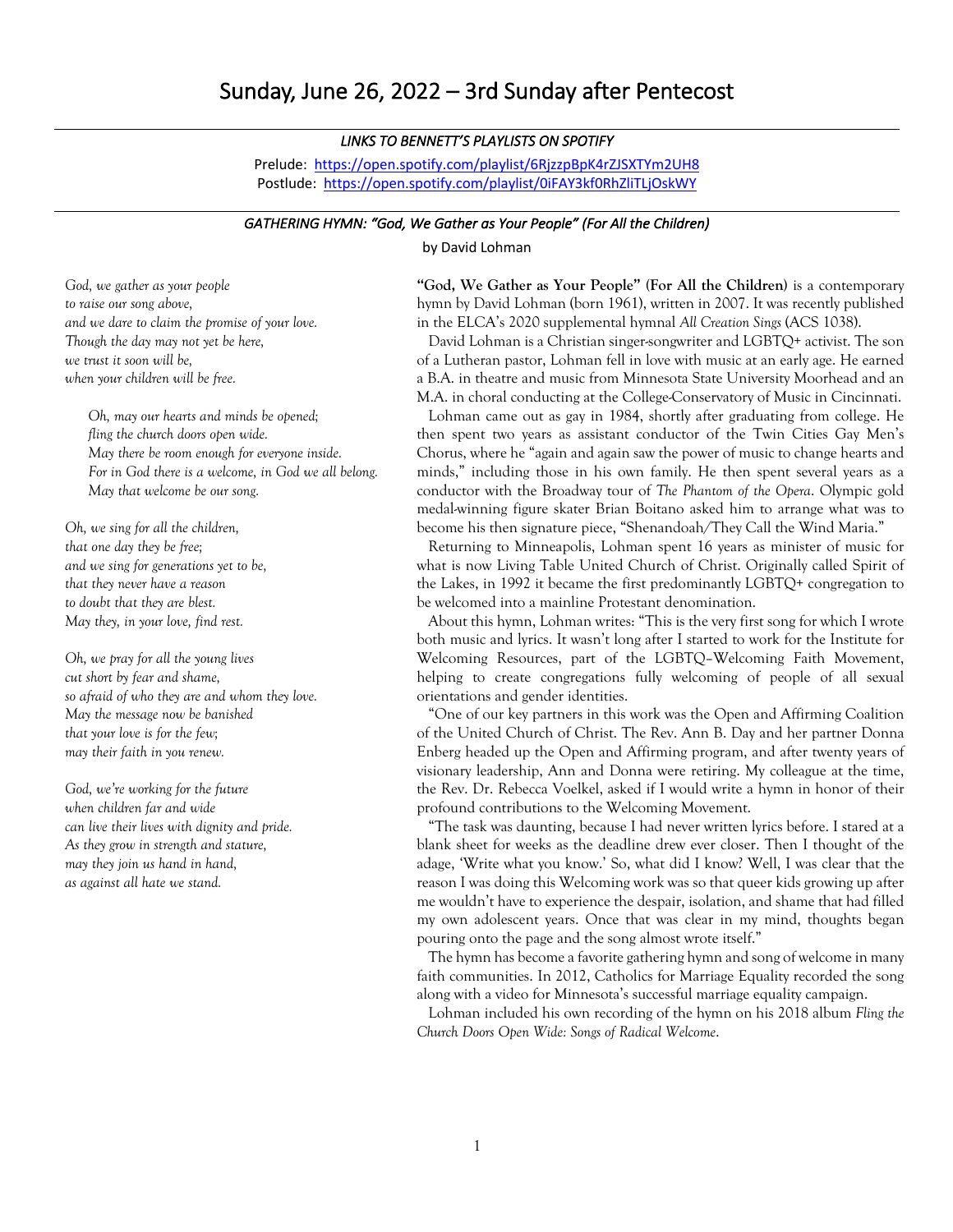## *PSALM: Psalm 16: "The Path of Life"*

by Scott Soper

 *You will show me the path of life, the delights that await me in your presence. Without you there is nothing; no joy can be complete until at last I sit by your side.*

*O God, you are my refuge, do not turn me away; I say, "You are my God." Without you there can be no good.*

*I bless you, God, who guides me, even in my sleep; my face is turned to you. With you here at my side I shall stand firm.*

*My heart exults, my spirit sings, even my body trusts in you; for you will not abandon my soul to death, nor let me sink into the grave.*

**"The Path of Life"** is a contemporary setting of Psalm 16 by Scott Soper (born 1961), first published in 1991.

 Scott Soper was born in Maine and studied music at Ithaca College in New York. After graduating, he spent several years teaching in public and Catholic schools in New England.

 Involved in church music since his teen years, Soper has served as director of music at Catholic parishes in Indiana, Illinois, Connecticut, and Maine. A talented instrumentalist, Soper plays piano, organ, guitar, clarinet, saxophone, flute, oboe, and recorder. He has performed in concert and in the studio with many Catholic artists such as Marty Haugen, Michael Joncas, Jeanne Cotter, Bobby Fisher, and Bob Hurd.

 After many years in Indianapolis, Soper now lives in Portland, Oregon, where he is music development coordinator for OCP (Oregon Catholic Press).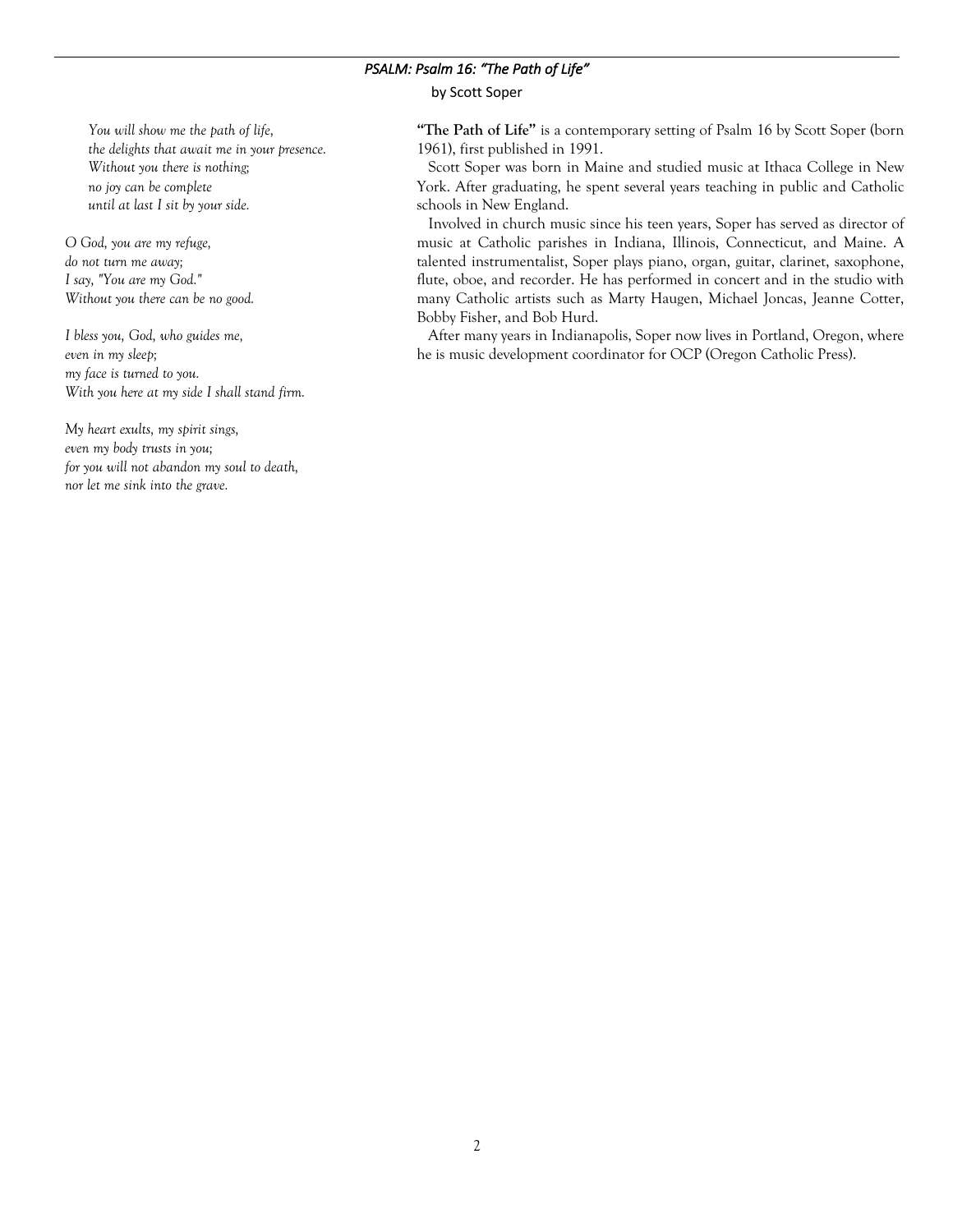### *HYMN OF THE DAY: "Spirit, Open My Heart"*

by Ruth Duck and Alfred Fedak

**"Spirit, Open My Heart"** is a contemporary hymn by Ruth C. Duck (born 1947) first published in 1996. It is set to the traditional Irish tune "Wild Mountain Thyme," adapted by Alfred V. Fedak (born 1953) and first published in 2011.

 Text and tune were reprinted in the ELCA's 2020 supplemental hymnal *All Creation Sings* (ACS 1043).

 Ruth Carolyn Duck was born in Washington, DC. She earned her B.A. in 1969 from Southwestern at Memphis University (renamed Rhodes College in 1984). She completed an M.Div. from Chicago Theological Seminary in 1973, an M.A. from the University of Notre Dame in 1987, and a doctorate in theology and liturgy from Boston University in 1989.

 Duck was ordained in 1974 as a minister in the United Church of Christ (UCC). From 1974 to 1989, she served as a pastor at UCC parishes in Illinois, Wisconsin, and Massachusetts. From 1989 until her retirement in 2016, Duck was a professor of worship at Garrett-Evangelical Theological Seminary in Evanston, Illinois, where her teaching interests included congregational song, healing and reconciliation, and worship and the arts.

 Early in her career, Duck noticed that the language used in worship resources and hymnals to name God was, almost exclusively, masculine. This inspired her to produce two inclusive language worship resources, *Bread for the Journey: Resources for Worship* and *Everflowing Streams: Songs for Worship*, both published in 1981. Since then, Duck has written many new hymns (texts and tunes), which have appeared in denominational hymnals in the last 40 years.

 Alfred Fedak was born in Elizabeth, New Jersey, and graduated from Hope College (Holland, Michigan) in 1975 with majors in organ performance and music history. He then earned a master's degree in organ performance from Montclair State University (Montclair, New Jersey), and has done additional study at Westminster Choir College (church music), Eastman School of Music (harpsichord), the Institute for European Studies in Vienna, Austria (music history), and Clare College, Cambridge, England (at the first Cambridge choral studies seminar).

 Fedak has served as organist and choir director for several churches and synagogues. Currently, he is minister of music at Westminster Presbyterian Church on Capitol Hill in Albany, New York. He also serves as chapel organist at Emma Willard School in Troy, New York, and is a member of the committee preparing a new hymnal for the Presbyterian Church.

 Fedak has published more than 200 choral and organ compositions, and his hymn tunes have been published in many recent hymnals around the world.

 *Spirit, open my heart to the joy and pain of living. As you love may I love, in receiving and in giving. Spirit, open my heart.*

*God, replace my stony heart with a heart that's kind and tender. All my coldness and fear to your grace I now surrender.*

*Write your love upon my heart as my law, my goal, my story. In each thought, word, and deed, may my living bring you glory.*

*May I weep with those who weep; share the joy of friend and neighbor. As I live from day to day, love will be my finest labor.*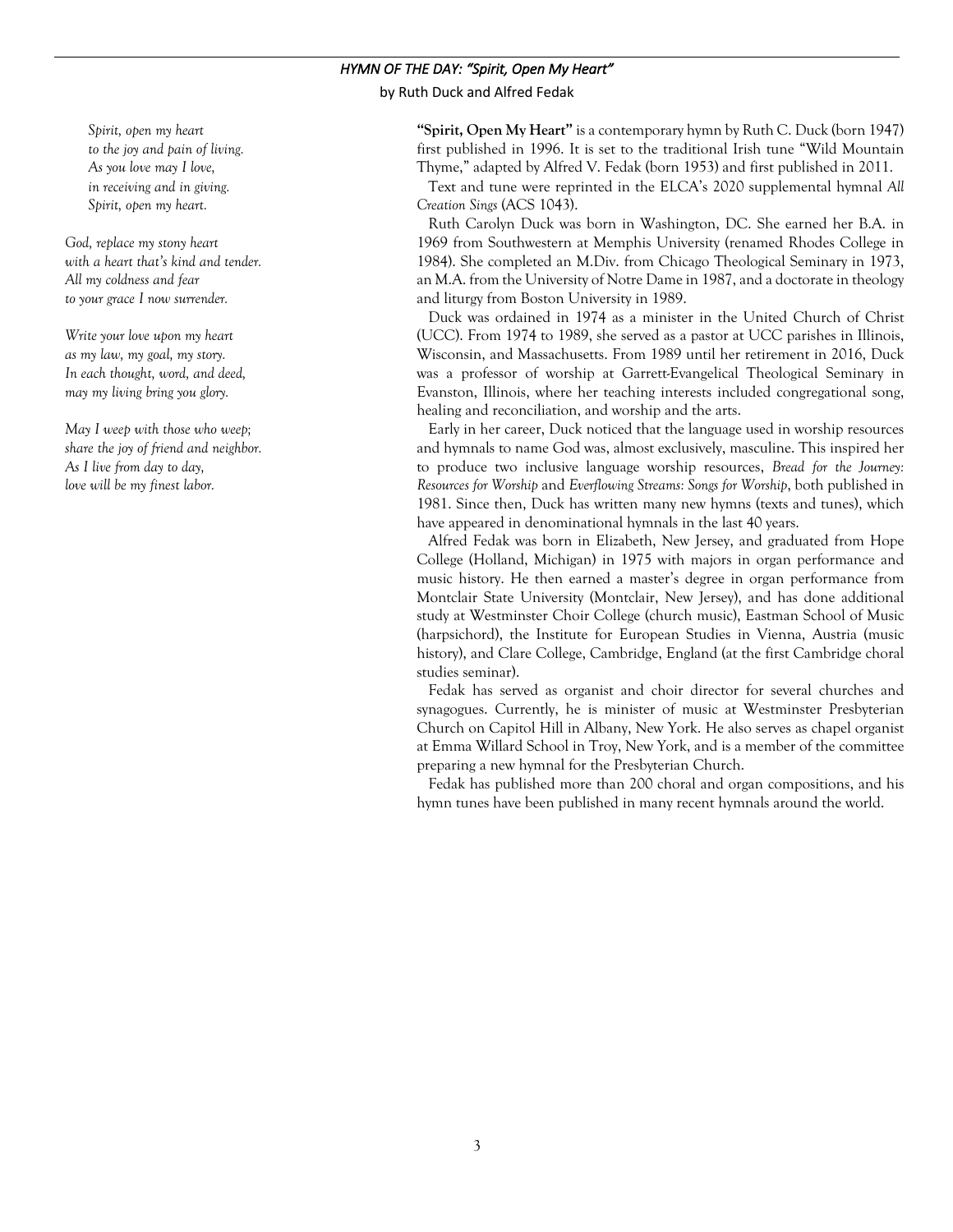## *SANCTUS: "Santo, santo, santo / Holy, holy, holy"*

from "Holy Communion Setting 11" in *All Creation Sings*

*Holy, holy, holy God of power and might, heaven and earth are full of your glory. Hosanna, hosanna, hosanna in the highest! Hosanna, hosanna, hosanna in the highest! Blessed is the one who comes in the name of our God. Hosanna, hosanna, hosanna in the highest! Hosanna, hosanna, hosanna in the highest!*

**"Holy Communion Setting 11"** is a new, bilingual (Spanish and English) setting of the service music for Lutheran worship. It is one of two new settings published in the ELCA's 2020 supplemental hymnal *All Creation Sings*.

 (The ELCA's 2006 hymnal, *Evangelical Lutheran Worship*, has 10 settings of Holy Communion, so *All Creation Sings* begins with Setting 11.)

 The **Sanctus**, "Santo, santo, santo / Holy, holy, holy" (ACS S705), was composed by William Loperena.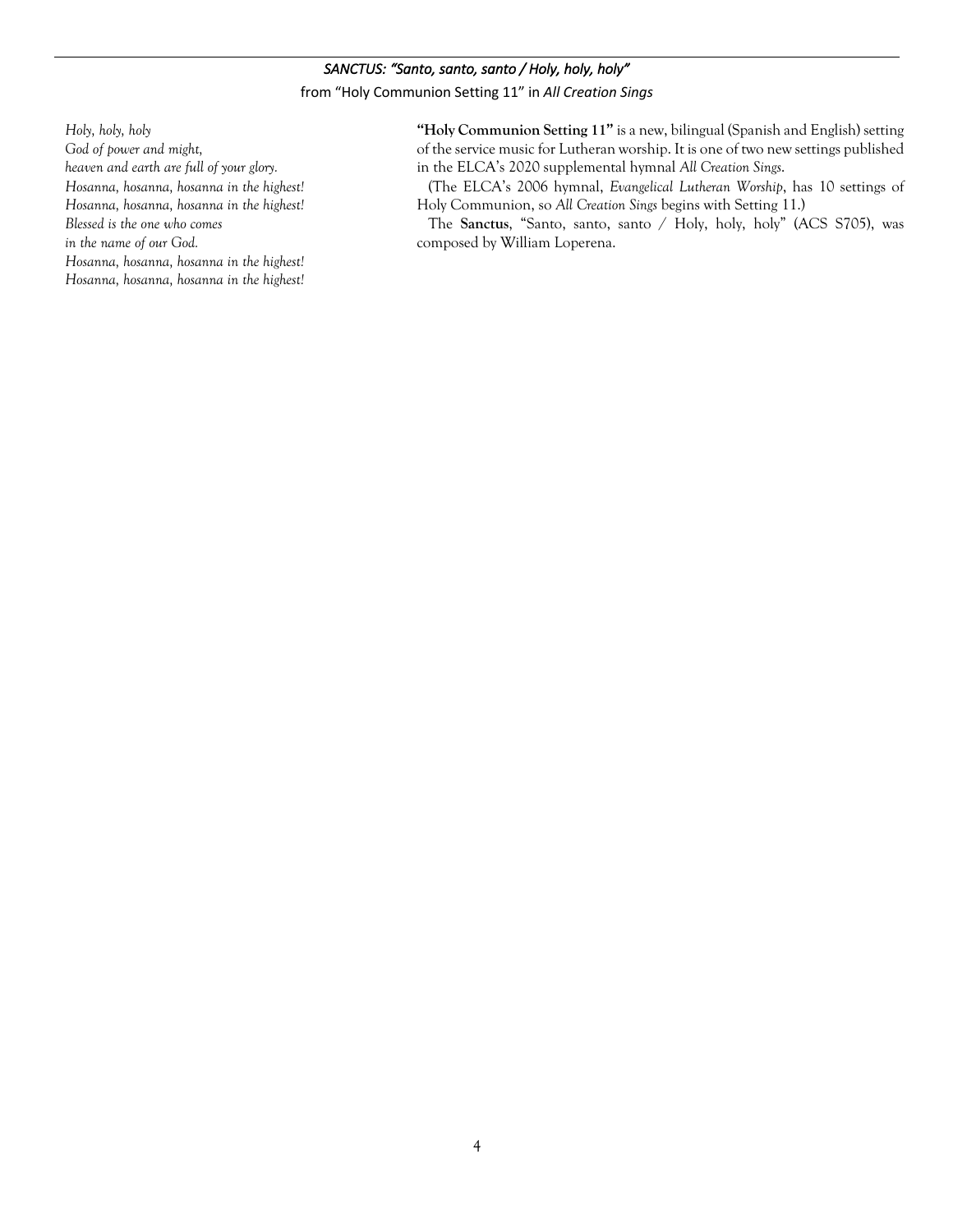# *LAMB OF GOD: "Cordero de Dios / O Lamb of God"*

from "Holy Communion Setting 11" in *All Creation Sings*

*O Lamb of God, you take away the sin of the world: have mercy upon us.*

*O Lamb of God, you take away the sin of the world: have mercy upon us.*

*O Lamb of God, you take away the sin of the world: have mercy upon us; have mercy upon us. Grant us your peace. Amen.*

**"Holy Communion Setting 11"** is a new, bilingual (Spanish and English) setting of the service music for Lutheran worship. It is one of two new settings published in the ELCA's 2020 supplemental hymnal *All Creation Sings*.

 (The ELCA's 2006 hymnal, *Evangelical Lutheran Worship*, has 10 settings of Holy Communion, so *All Creation Sings* begins with Setting 11.)

 The **Communion Song**, "Cordero de Dios / O Lamb of God" (ACS S706), was composed by Rudy Espinoza.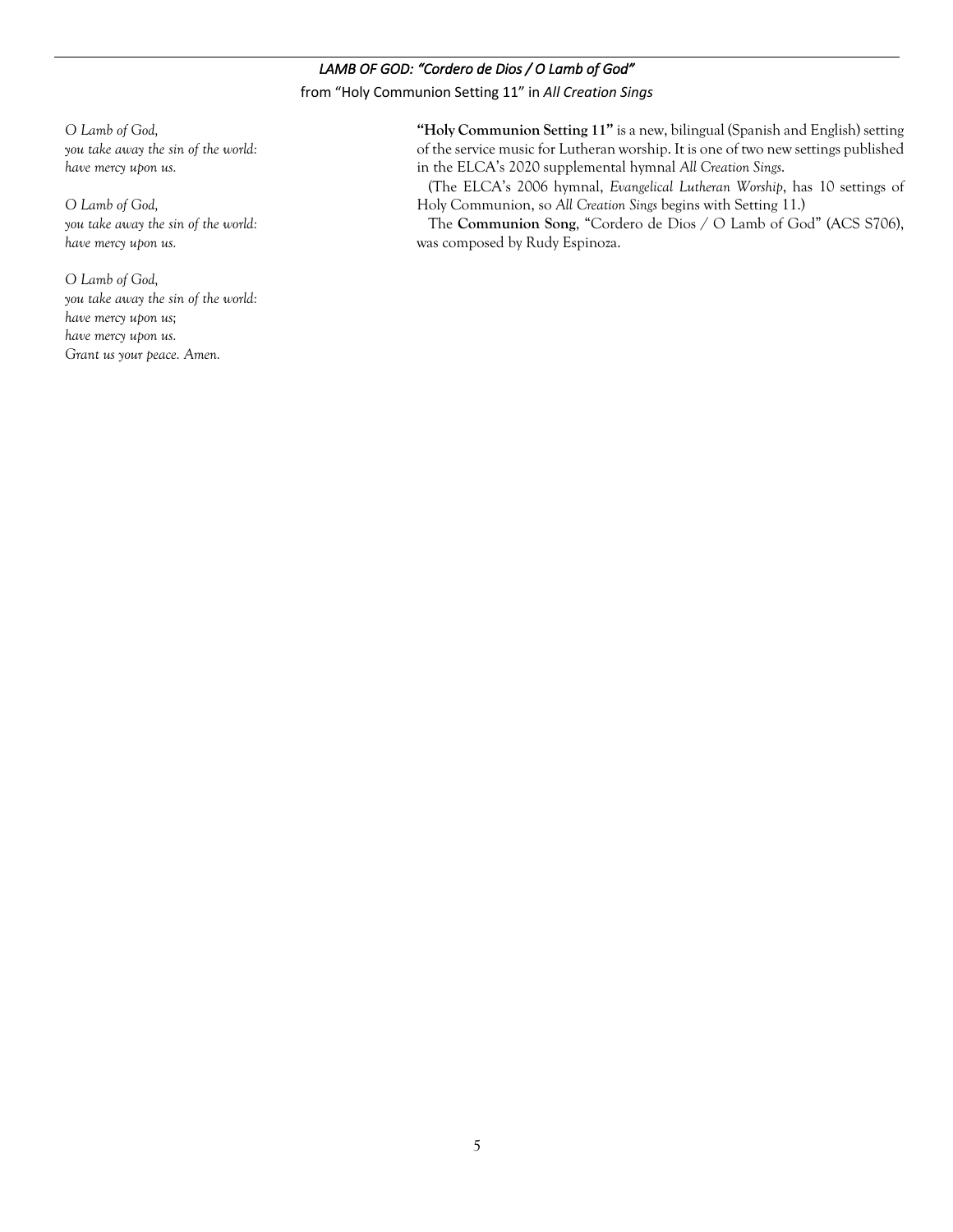#### *COMMUNION HYMN: "Beloved, God's Chosen"*

by Susan Palo Cherwien and Marty Haugen

*Beloved, God's chosen, put on as a garment compassion, forgiveness, and goodness of heart. Above all, before all, let love be your raiment that binds into one ev'ry dissonant part.*

*Within, call forth Wisdom, to dwell in you richly; let peace rule your hearts and that peace be of Christ. And from the heart's chamber, beloved and holy, let singing thanksgiving to God ever rise.*

*Beloved, God's chosen, put on as a garment compassion, forgiveness, and goodness of heart. Above all, before all, let love be your raiment that binds into one ev'ry dissonant part.*

**"Beloved, God's Chosen"** is a contemporary hymn with text by Susan Palo Cherwien (1953–2021) and tune by Marty Haugen (born 1950).

 Cherwien wrote the text (based on Colossians 3:12–16) in 1994 in response to a commission from First Lutheran Church, Freeport, Illinois, to honor Twila K. Schock on the occasion of the rededication of the church's pipe organ.

 Cherwien's text has been set to several tunes, including "St. Catherine's Court" by Richard Strutt, first published in 1925 (reprinted in the ELCA's 2003 supplemental hymnal *Renewing Worship 5: New Hymns and Songs*; see R218); and "Andrew's Song" by Robert A. Hobby, first published in 1997 (reprinted in the ELCA's 2006 hymnal *Evangelical Lutheran Worship*; see ELW 648).

 The tune we are singing today is "Michelle" by Marty Haugen, first published by GIA in 2010. Haugen composed the tune for Joshua Spitzack and Melissa Anderson; it was sung on their wedding day, June 15, 2007. Haugen later recorded the hymn for his 2010 album *Arise, My Love: Music for Weddings*.

 Susan Palo Cherwien was born in Ashtabula, Ohio and studied voice (soprano) at Wittenberg University, an ELCA-affiliated college in Springfield, Ohio (B.M. in church music), and Mundelein College in Chicago, Illinois (M.A. in music).

 During her junior year abroad, she studied at the Spandau School of Church Music in Berlin, Germany. Following college, she returned to Germany to study voice at the Berlin University of the Arts. She worked in opera for several years in Germany before returning to the United States.

 In later life, she became an author, eventually publishing six books of poetry, theological reflections, and hymn texts. Many of her texts have been published in recent hymnals, including "O Blessed Spring," "Day of Arising," "As the Dark Awaits the Dawn," "Come, Beloved of the Maker," "Rise, O Church, Like Christ Arisen," "Beloved, God's Chosen," and "In Deepest Night."

 Susan Palo Cherwien died at age 67 on December 28, 2021 from cancer (metastatic uterine sarcoma). She is survived by her husband, organist and composer David Cherwien (born 1957), who is cantor (director of music) at Mount Olive Lutheran Church (ELCA) in Minneapolis (where organist and composer Paul Manz previously served as cantor) and artistic director of the National Lutheran Choir; and their children and grandchildren.

 Marty Haugen was born in Minnesota and raised in the American Lutheran Church (ALC), one of the predecessor churches of the ELCA. He earned a B.A. in psychology from Luther College in Decorah, Iowa and an M.A. in pastoral studies from the University of St. Thomas in St. Paul, Minnesota.

 For more than 40 years, Haugen has been a full-time liturgical composer. He is currently composer in residence at Mayflower United Church of Christ in Minneapolis.

 Haugen has written several liturgies that are well-known in Lutheran circles, including *Now the Feast and Celebration*, written in 1990 with Dan Erlander, Susan Briehl, and Martin Wells when they were campus pastors at Pacific Lutheran University; *Unfailing Light*, an evening communion service written in 2004 with Susan Briehl; *Holy Communion Setting Two* for *Evangelical Lutheran Worship* (the ELCA's 2006 hymnal); and *Holden Evening Prayer*, written in the winter of 1986, when Haugen was composer in residence at Holden Village, a Lutheran retreat center in the Cascade Mountains near Chelan, Washington.

 Haugen has also composed and recorded many collections of liturgical music. His compositions have been enormously popular in the post-Vatican II Catholic Church. His *Mass of Creation* has become one of the most widely used settings of the mass throughout the English-speaking world. He also served on the editorial team for the Roman Catholic hymnal *Gather*.